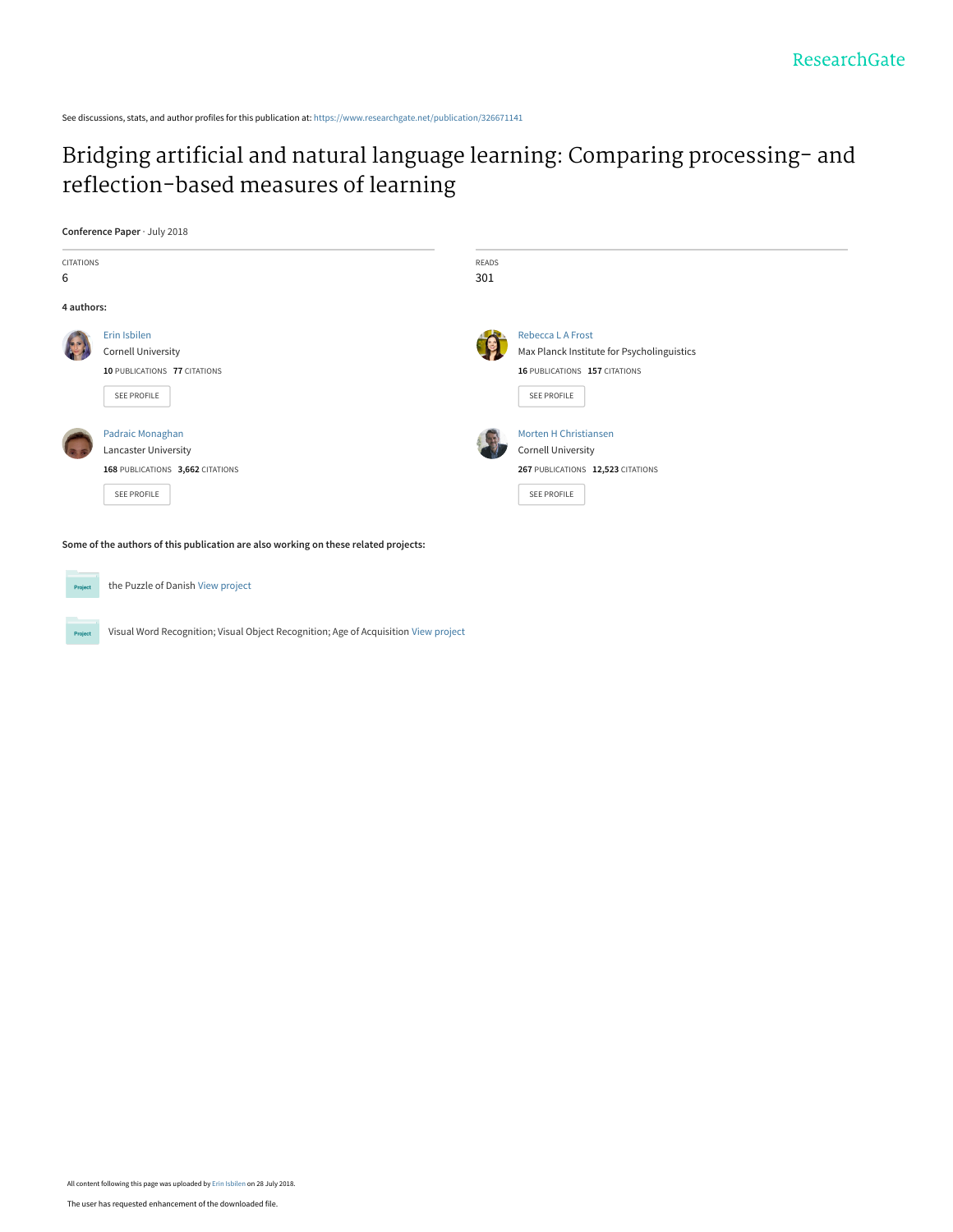# **Bridging artificial and natural language learning: Comparing processing- and reflection-based measures of learning**

**Erin S. Isbilen (esi6@cornell.edu)**

Cornell University, Department of Psychology, Ithaca, NY 14850 USA

#### **Rebecca L.A. Frost (rebecca.frost@mpi.nl)**

Max Planck Institute for Psycholinguistics, Language Development Department, Nijmegen, 6525 XD, Netherlands

### **Padraic Monaghan (p.monaghan@lancaster.ac.uk)**

Lancaster University, Department of Psychology, Lancaster, LA1 4YF, UK

#### **Morten H. Christiansen (christiansen@cornell.edu)**

Cornell University, Department of Psychology, Ithaca, NY 14850 USA

### **Abstract**

A common assumption in the cognitive sciences is that artificial and natural language learning rely on shared mechanisms. However, attempts to bridge the two have yielded ambiguous results. We suggest that an empirical disconnect between the computations employed during learning and the methods employed at test may explain these mixed results. Further, we propose statistically-based chunking as a potential computational link between artificial and natural language learning. We compare the acquisition of non-adjacent dependencies to that of natural language structure using two types of tasks: reflection-based 2AFC measures, and processing-based recall measures, the latter being more computationally analogous to the processes used during language acquisition. Our results demonstrate that task-type significantly influences the correlations observed between artificial and natural language acquisition, with reflection-based and processing-based measures correlating within – but not across – task-type. These findings have fundamental implications for artificial-to-natural language comparisons, both methodologically and theoretically.

**Keywords:** statistical learning; chunking; language; artificial language learning; cross-situational learning; non-adjacent dependencies; learning; memory; serial recall; methodology

### **Introduction**

Connecting individual differences in artificial and natural language learning is an ongoing endeavor in the cognitive sciences. These studies operate on the assumption that artificial language learning tasks designed for use in the laboratory draw on the same cognitive processes that underpin language acquisition in the real world (e.g., Saffran, Aslin, & Newport, 1996). Yet, attempts to bridge artificial and natural language learning have yielded mixed results, often finding weaker correlations between language measures that should in theory rely on shared computations (Siegelman, Bogaerts, Christiansen & Frost, 2017). Part of the problem may lie in the nature of the tests used to evaluate learning; although artificial and natural language learning may rely on the same computational processes,

different tests may tap into separate subcomponents of these skills, making the relationship difficult to unpack.

Artificial language learning tasks are assumed to capture key aspects of how learners acquire language in the real world: by drawing on the distributional information contained in speech. Through exposure to statistical regularities in the input, the cognitive system picks up on linguistic units without awareness by the learner (Saffran et al., 1996). Yet, in adults, statistical learning is typically tested using measures that require participants to reflect on their knowledge and provide an overt judgment, such as in the two-alternative forced-choice task (2AFC); a test that, while potentially informative, only provides a metacognitive measure of learning. Indeed, language learning measures can be broadly divided into two categories: *reflection-based* measures (e.g., 2AFC), which translate the primary effects of learning into a secondary response, and *processing-based* measures, which rely on the same computations as the learning itself (Christiansen, 2018). In psycholinguistic research, it is often the case that the learning measures employed at test do not align with the processes employed during learning. We propose that this disconnect may have constrained prior observations of the relationship between artificial and natural language skills. We seek to resolve some of this ambiguity in the study at hand.

In the current study, we assess the degree to which statistical learning abilities map onto natural language acquisition, and evaluate correlations within and between reflection- and processing-based measures. For the purpose of this paper, we characterize artificial language learning as statistical learning in a highly constrained, simplified context, using the Saffran et al. (1996) familiarization method. We simulate natural language acquisition by presenting participants with a more complex crosssituational learning task that utilizes natural vocabulary and grammar with corresponding referents. For each part of the experiment, we included two types of tests: reflection-based tasks (2AFC), and processing-based tasks (recall), to allow for a comparison of learning between and within task types.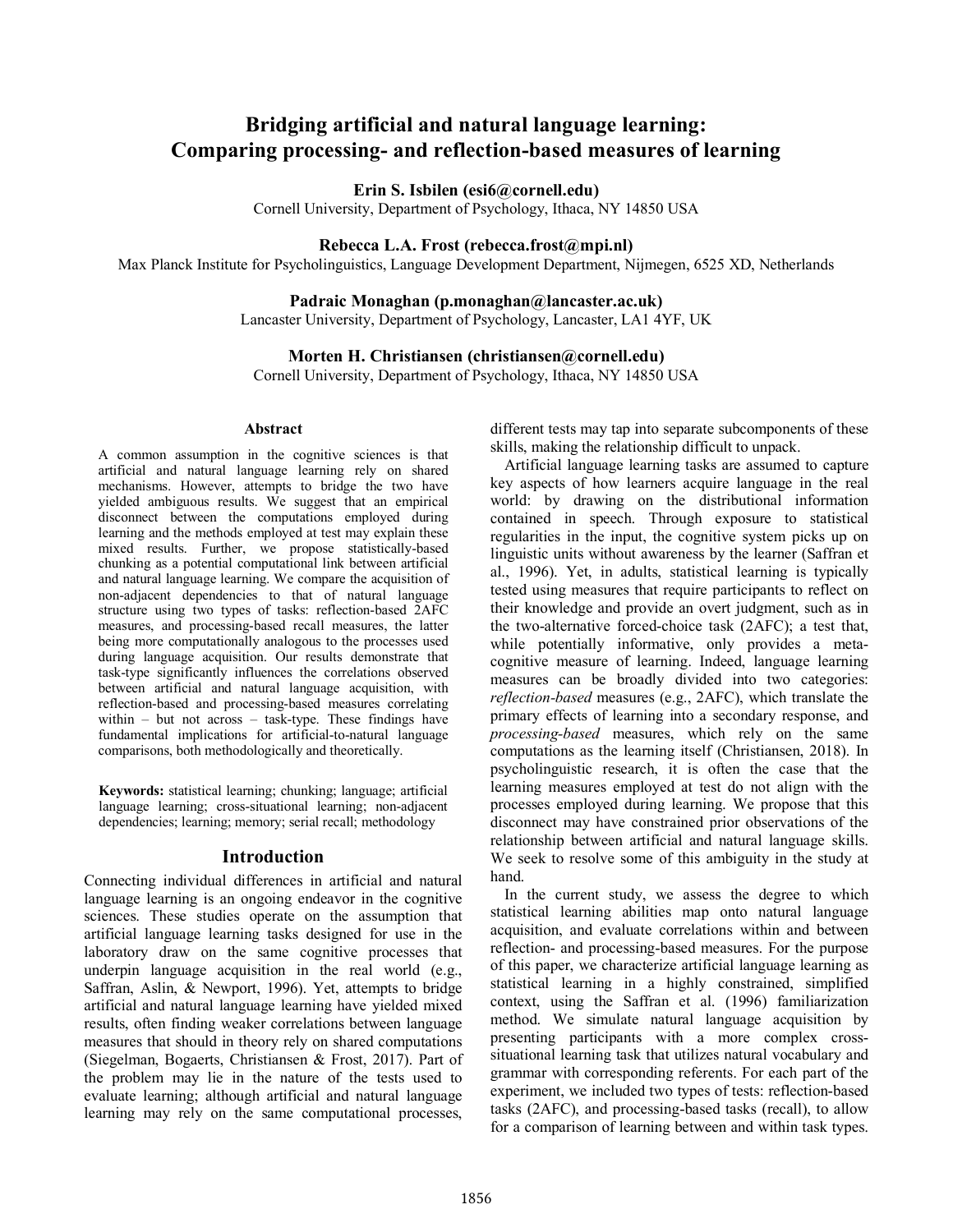For our processing-based measure, we employed a chunking-based recall task, building on the suggestion that chunking plays a key role in statistical learning and language acquisition (see Christiansen, 2018, for a review).

In 2AFC tasks, participants are required to indicate their preference for one stimulus over another, which is taken to indicate learning. In recall – a task which is thought to rely on chunking – participants repeat syllable strings that are either congruent or incongruent with the statistics of the input, with recall errors acting as a window into learning. That is, learning is indexed by better recall of consistent items when controlling for baseline phonological working memory (Conway, Bauernschmidt, Huang & Pisoni, 2010; Isbilen, McCauley, Kidd & Christiansen, 2017). If chunking occurs during language acquisition, chunking-based tasks may yield a better measure of learning than reflection-based tasks such as 2AFC.

In the first part of the experiment, participants engaged in a statistical learning task adapted from Frost and Monaghan (2016), to test segmentation and generalization of nonadjacent dependencies (the artificial language task). In the second part, participants learned a fragment of Japanese, comprising a small vocabulary and simple grammar using a cross-situational learning task adapted from Rebuschat, Ferrimand, and Monaghan (2017) and Walker, Schoetensack, Monaghan and Rebuschat (2017; the natural language task). We hypothesized that the correlations observed between artificial and natural language learning would show a strong effect of task type: reflection-based measures would be more likely to correlate with other reflection-based measures, whereas processing-based measures would be more likely to correlate with other processing-based measures. Such a pattern would have important implications for individual differences work, and about the deductions that can be applied to natural language acquisition from artificial language learning tasks.

# **Part 1: Non-adjacent dependency learning in an artificial language**

In Part 1, we tested adults' learning of an artificial language composed of non-adjacent dependencies, which are relationships between linguistic units that occur across one or more variable intervening units (e.g., in an AXC structure where units A and C reliably co-occur, but X varies independently). These dependencies are found at multiple levels of linguistic abstraction, including morphology within words and syntactic dependencies between words, thereby providing a tightly-controlled artificial structure that shares structural similarity with natural language.

We examined learners' ability to segment these nonadjacent dependency sequences from speech, and generalize them to new instances - skills which are integral to natural language learning. We tested both segmentation and generalization with a reflection-based task (2AFC), and a processing-based task, the statistically-induced chunking recall task (SICR; Isbilen et al., 2017). In the SICR task,

participants are presented with 6-syllable-long strings, that are either composed of two words from the input, or the same syllables presented in a random order. If participants have successfully chunked the items in the artificial language during training, we expect that they should perform significantly better on recalling the strings derived from the statistics of the input language. While 2AFC is scored as a correct-incorrect binary, SICR is scored syllableby-syllable, which we suggest may provide more in-depth insights into segmentation and generalization skills. Building on the results of Frost and Monaghan (2016), we hypothesized that both tasks would yield evidence of simultaneous segmentation and generalization. However, due to the differences in task demands between reflectionand processing-based tests, we expected to see limited correlations between measurement types.

## **Method**

**Participants** 49 Cornell University undergraduates (30 females; age: *M*=19.43, *SD*=1.30) participated for course credit. All participants were native English speakers, with no experience learning Japanese.

**Materials** The same language and stimuli as Frost and Monaghan (2016) were used, derived from Peña, Bonatti, Nespor and Mehler (2002). The language was composed of 9 consonant-vowel syllables (*be, du, fo, ga, li, ki, pu, ra, ta*), arranged into three tri-syllabic non-adjacent dependencies containing three varying middle syllables  $(A_1X_{1-3}C_1,$  $A_2X_{1-3}C_2$ , and  $A_3X_{1-3}C_3$ ; 9 words in total). Four different versions of the language were created to control for potential preferences for certain phoneme combinations. Syllables used for the A and C items contained plosives (*be, du, ga, ki, pu, ta*), while the X syllables contained continuants (*fo, li, ra*). The resulting 9 items are referred to as *segmentation words*, sequences that were presented during training. Nine *generalization words* were also created, and were only presented at test. The generalization words contained trained non-adjacent dependencies, but with novel intervening syllables (*thi, ve, zo*, e.g., A1Y1-3C1). The generalization words measure participants' ability to extrapolate the knowledge of the non-adjacent dependencies gained during training to novel, unheard items.

For the 2AFC test, 18 additional foil words were created, which were paired with segmentation and generalization words. Foils for the segmentation test comprised part-word sequences that spanned word boundaries (e.g., CAX, XCA). Foils for the generalization test were part-words but with one syllable switched out and replaced with a novel syllable, to prevent participants from responding based on novelty alone (e.g., NCA, XNA, CAN, see Frost & Monaghan, 2016). For the SICR test, 27 six-syllable strings were created: 9 composed of two concatenated segmentation words (e.g.,  $A_1X_1C_1A_2X_2C_2$ ), 9 composed of two generalization words (e.g.,  $A_1Y_1C_1A_2Y_2C_2$ ), and 9 foils. The foils used the same syllables as the experimental items in a pseudorandomized order that avoided using any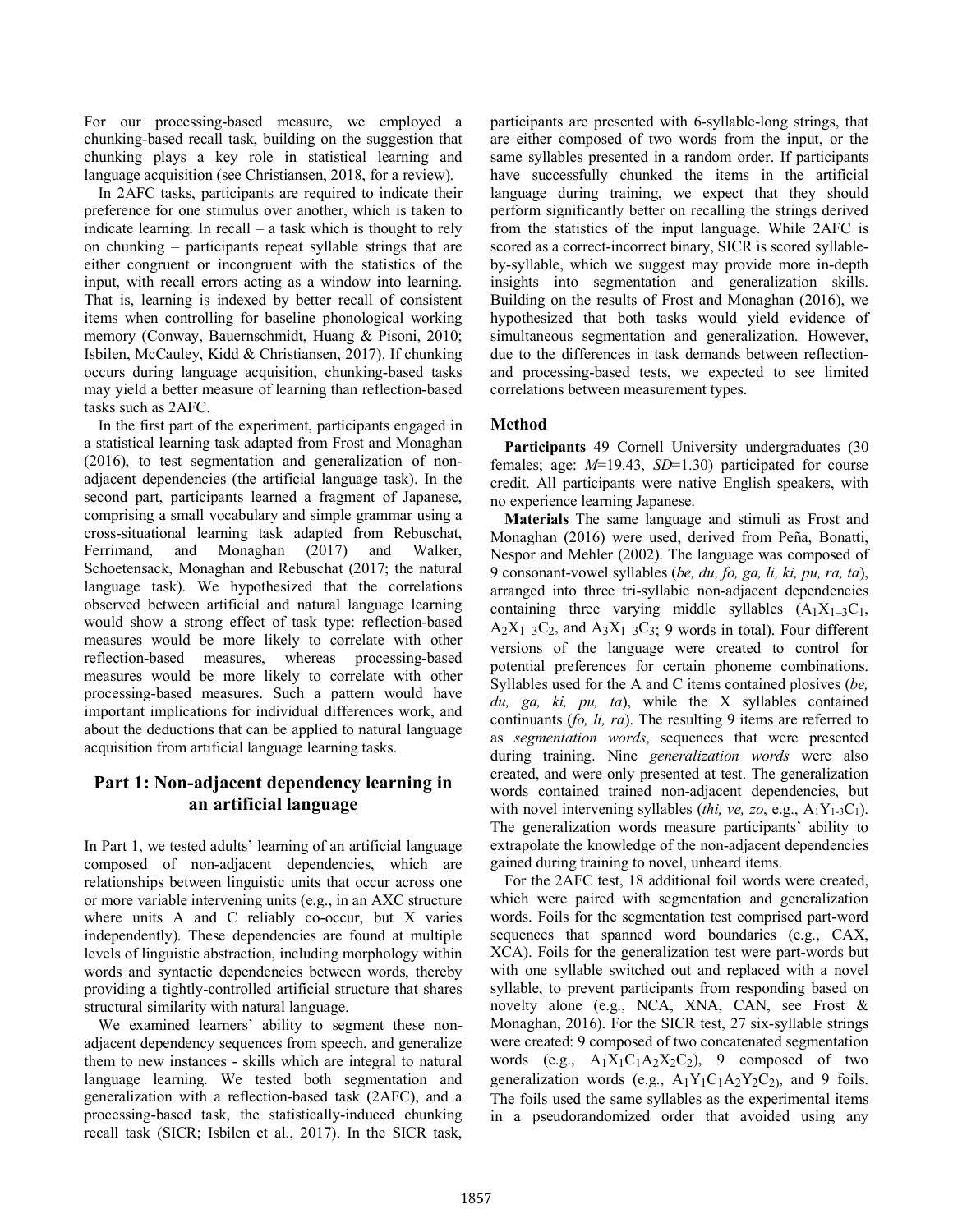transitional probabilities or non-adjacent dependencies from the experimental items.

All stimuli were created using the Festival speech synthesizer (Black et al., 1990). Each AXC string lasted  $\sim$ 700 ms, and was presented using E-Prime 2.0.

Procedure For training, the 9 segmentation words were concatenated into a continuous stream that participants heard for 10.5 minutes. Participants were instructed to listen carefully to the language and pay attention to the words it might contain.

To test learning, two different tasks were used: the 2AFC task and the SICR task (Isbilen et al., 2017). The order of the two tests was counterbalanced to account for potential order effects. In the 2AFC task, participants were presented with 18 pairs of words: 9 segmentation pairs and 9 generalization pairs, with each pair featuring a target word and corresponding foil. Segmentation and generalization trials were randomized within the same block of testing. Participants were instructed to carefully listen to each word pair and indicate which of the two best matched the language they heard during training. In the SICR task, 27 strings were randomly presented for recall: 9 segmentation items, 9 generalization items, and 9 foils that served as a baseline working memory measure. Participants were asked to listen to each string and say the entire string out loud to the best of their ability. Participants were not informed of any underlying structure of the strings in either task.

# **Results and Discussion**

First, we examined the data for task order effects (2AFC first/SICR second versus SICR first/2AFC second), and language effects (which of the four randomized languages participants heard). A one-way ANOVA revealed a significant effect of order on both SICR measures (Segmentation: *F*(3,45)=-2.30, *p*=.026; Generalization:  $F(3,45)=3.30$ ,  $p=.002$ ), with participants who received 2AFC prior to SICR scoring significantly higher on these two measures. Similarly, language significantly impacted SICR generalization performance, *F*(3,45)=6.94, *p*=.0006, suggesting that different syllable combinations may vary in difficulty when being spoken aloud. All subsequent analyses involving SICR in the remainder of the paper control for order, and for SICR generalization, for both order and language.

**2AFC Performance** Replicating the findings of Frost and Monaghan (2016), participants showed simultaneous segmentation and generalization of non-adjacent dependencies, with performance on both tasks being significantly above chance (Segmentation: *M*=.84, *SD*=.13; *t*(48)= 18.44, *p*<.0001; Generalization: *M*=.70, *SD*=.21;  $t(48)= 6.61, p<0.001$ ). Performance was significantly more accurate on segmentation than generalization trials,  $t(48)=5.77$ ,  $p<.0001$ , and segmentation and generalization scores were highly correlated:  $r(47)=.53$ ,  $p<.0001$ .

**SICR Performance** Participants' verbal responses from the SICR task were transcribed by two coders blind to the study design. The transcriptions were subsequently scored against the target test items to obtain measures of overall accuracy (the total number of syllables recalled in the correct serial position), and non-adjacent dependency accuracy (the number of A-C pairings recalled from each item, out of the two possible pairings: e.g.,  $A_1 \times C_1 A_2 \times C_2$ ). Replicating the results of Isbilen et al. (2017), participants accurately recalled significantly more syllables in the correct order for the experimental items than the random items. These results held for both the segmentation items (Experimental: *M*=34.84, *SD*=10.16; Random: *M*=13.55, *SD*=6.04; *t*(48)= 23.11, *p*<.0001), and for the generalization items (Experimental: *M*=27.71, *SD*=10.56; Random: *M*=8.35, *SD*=4.37; *t*(48)= 15.98, *p*<.0001). Similarly, the number of non-adjacent dependencies (syllables in the  $1<sup>st</sup>$  &  $3<sup>rd</sup>$  and/or the 4<sup>th</sup> & 6<sup>th</sup> serial positions) recalled for experimental items was significantly higher than those recalled for the random, both for the segmentation items (Experimental: *M*=8.53, *SD*=4.52; Random: *M*=2.57, *SD*=2.34; *t*(48)= 13.34, *p*<.0001), and for the generalization items (Experimental: *M*=6.63, *SD*=4.42; Random: *M*=1.50, *SD*=1.45; *t*(48)= 9.51, *p*<.0001). Unlike 2AFC, the SICR results revealed no significant difference in performance between the segmentation and generalization difference scores (experimental minus random), although generalization scores were slightly lower due to the inclusion of unfamiliar syllables. These results held for both overall recall, and for the total number of non-adjacent dependencies recalled (*p*=.10 in both cases). This difference between 2AFC and SICR may in part stem from differences in task demands: differences in familiarity between segmentation and generalization items may influence ratings in 2AFC more, due to its meta-cognitive nature. SICR generalization and segmentation performance was significantly correlated:  $r(47)=34$ ,  $p=.02$ .

**Correlations between 2AFC and SICR** To evaluate the relationship between reflection- and processing-based measures, correlations were run between 2AFC and SICR scores. The SICR values used for the correlations were the total difference scores, to maximize the measures' comparability to 2AFC (which is akin to a difference score), while also controlling for baseline phonological working memory (the subtraction of the random items from the experimental items). The only significant correlation was between 2AFC segmentation and SICR segmentation,  $r(47)=31$ ,  $p=.04$  (not correcting for multiple comparisons).<sup>1</sup> No other SICR and 2AFC measures were significantly correlated (all  $p > 0.08$ ). In line with our hypothesis, these findings suggest that reflection- and processing-based measures appear to capture largely different aspects of statistical learning skills (Christiansen, 2018; Siegelman et al., 2017).

The results of Part 1 replicate the results of Frost  $\&$ Monaghan (2016) of simultaneous segmentation and generalization of non-adjacent dependencies using both 2AFC and SICR. Taken together, these findings suggest that

<sup>&</sup>lt;sup>1</sup> In a pilot version of this study,  $(N=61)$  no such correlation was observed, potentially suggesting a type II error: *r*(59)=-.04, *p=*.76.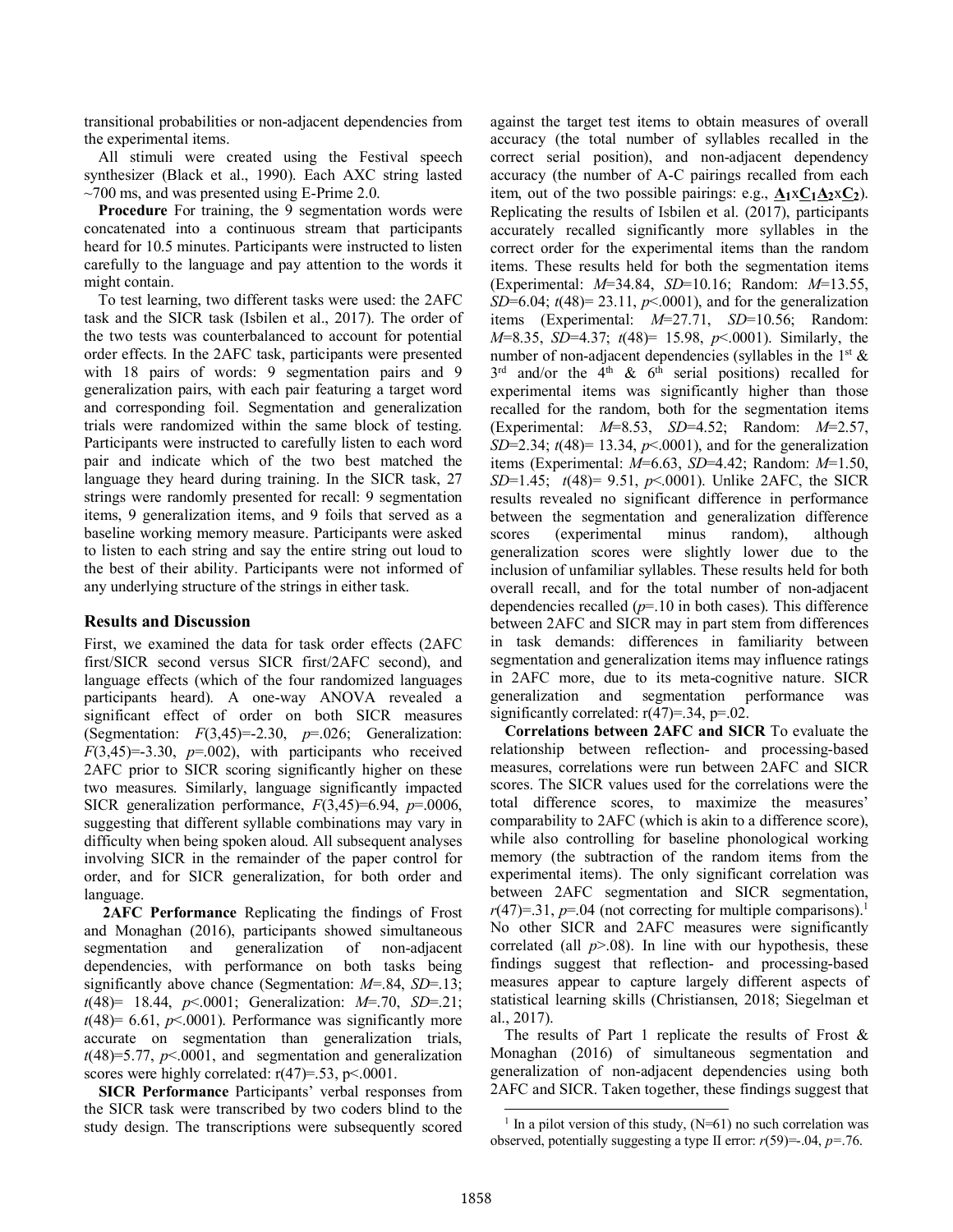statistical-chunking processes may be able to account for the segmentation and generalization of non-adjacent dependencies, as well as that of sequential dependencies. Furthermore, we found that although reflection- and processing-based measures showed evidence of learning, performance across the two tasks was largely uncorrelated. To test whether this pattern extends to natural language acquisition, Part 2 of the experiment evaluated grammar and vocabulary acquisition using patterns from natural language, with a comparison of 2AFC and recall task types.

# **Part 2: Cross-situational language learning of Japanese**

Natural language acquisition involves a host of different factors, including word segmentation, word-referent mapping, discovery of sequential structure, and generalization to novel instances. In the second part of this experiment, we increased the complexity of the task to explore the degree to which the learning taking place during segmentation and the discovery of non-adjacent dependency structure maps onto more naturalistic language acquisition. A cross-situational language learning task based on Walker et al. (2017) was administered, exposing participants to Japanese sentences co-occurring with complex scenes. Cross-situational learning simulates naturalistic language learning in the lab by analogy to infants' acquisition of word-referent mappings non-ostensively, through hearing instances of a word occurring with the same referent across different contexts. Similar to Part 1, both reflection-based and processing-based measures were used to evaluate learning. 2AFC tests of noun, marker, and verb learning were performed. Additionally, a combined forced-choice and recall task was also administered to test syntax acquisition: participants repeated whole sentences they heard out loud, after which they rated the grammaticality of each sentence. We hypothesized that vocabulary and grammatical regularities would be acquired simultaneously, similar to the concurrent segmentation and generalization in the non-adjacent dependency task. Furthermore, we anticipated that while all tests would show some evidence of learning, only within task-type correlations would be significantly related.

# **Method**

**Participants** The same 49 participants from Part 1 partook in Part 2 immediately following the first task.

**Materials** A small lexicon of Japanese words was used for this experiment, taken from Rebuschat et al. (2017). The language consisted of 6 nouns (*fukuoru*, owl; *kame*, turtle; *niwatori*, chicken; *shimauma*, zebra; *ushi*, cow; *zou*, elephant), four verbs (*kakusu*, hide; *mochiageru*, lift; *taosu*, push; *tobikueru*, jump), and two case markers (-*ga* and -*o*), which were appended to the end of each noun to indicate whether the noun was the subject (-*ga*) or the object (-*o*) of the sentence. For instance, the sentence "*kamega shimaumao taosu*" would indicate that the turtle (subject) pushes the zebra (object). The language also used Japanese

syntax, with sentences having two possible grammatical orders: subject-object-verb (SOV), and object-subject-verb (OSV). For training, 192 sentences were generated. For test, 96 additional sentences were presented: 24 for each of the marker, noun, and verb tests, and 24 for the combined syntax and recall task. Of the syntax stimuli, 12 were ungrammatical items that used word orderings that are invalid according to Japanese syntax (OVS, VOS, VSO, SVO). The frequency, order, and object-subject assignment of each word were all balanced. All auditory training and test stimuli were created by a native Japanese speaker.

With each sentence, complex scenes depicting cartoon animals as the referents for the nouns were also presented, engaging in the action indicated by the verb of each sentence (hiding, lifting, pushing, or jumping). During training, two such scenes were presented, one the target scene and the other a distractor, to allow for the accrual of word-referent mappings through the use of cross situational statistics. During the syntax test, only the target scene was presented. All stimuli were presented in E-Prime 2.0.

**Procedure** The experiment consisted of two training blocks, and two test blocks. During training participants heard a Japanese sentence while watching two scenes play on the computer screen: one displaying the target, and the other the foil. The foil scene varied from the target both in terms of the nouns and actions depicted. Participants were asked to judge to the best of their ability which scene the sentence referred to. Unknown to the participant, the last trials of training tested their knowledge of the nouns, verbs, and markers of the language, using the same method by varying the two scenes by just one property (e.g., only one object was different, or only the action was different, or only the subject/object roles were different). Following training, 12 syntax test trials were administered, which presented a sentence paired with a single scene. Participants were told that the speaker of these sentences were learning Japanese, and that their task was to repeat the speaker's sentence out loud (the recall measure), and then indicate whether the speaker's sentence sounded "good" or "funny" (the forced-choice measure). While this task is slightly different from the other 2AFC measures in this experiment, in which participants choose between a target and a foil, they both require participants to engage in reflection about learned material.

After the conclusion of the first training block and syntax test, the same procedure was completed once more, starting with training and ending with another syntax test. Each training block contained 4 marker test trials, 4 verb test trials, and 6 noun test trials. Each syntax test block contained 12 test trials: 6 grammatical, and 6 ungrammatical sentences. No feedback about participants' performance was provided at any time during training or test.

### **Results and Discussion**

**2AFC results** Following the methods employed by Walker et al. (2017), data from both testing blocks were pooled for the analyses. With the exception of noun learning *(M*=.54,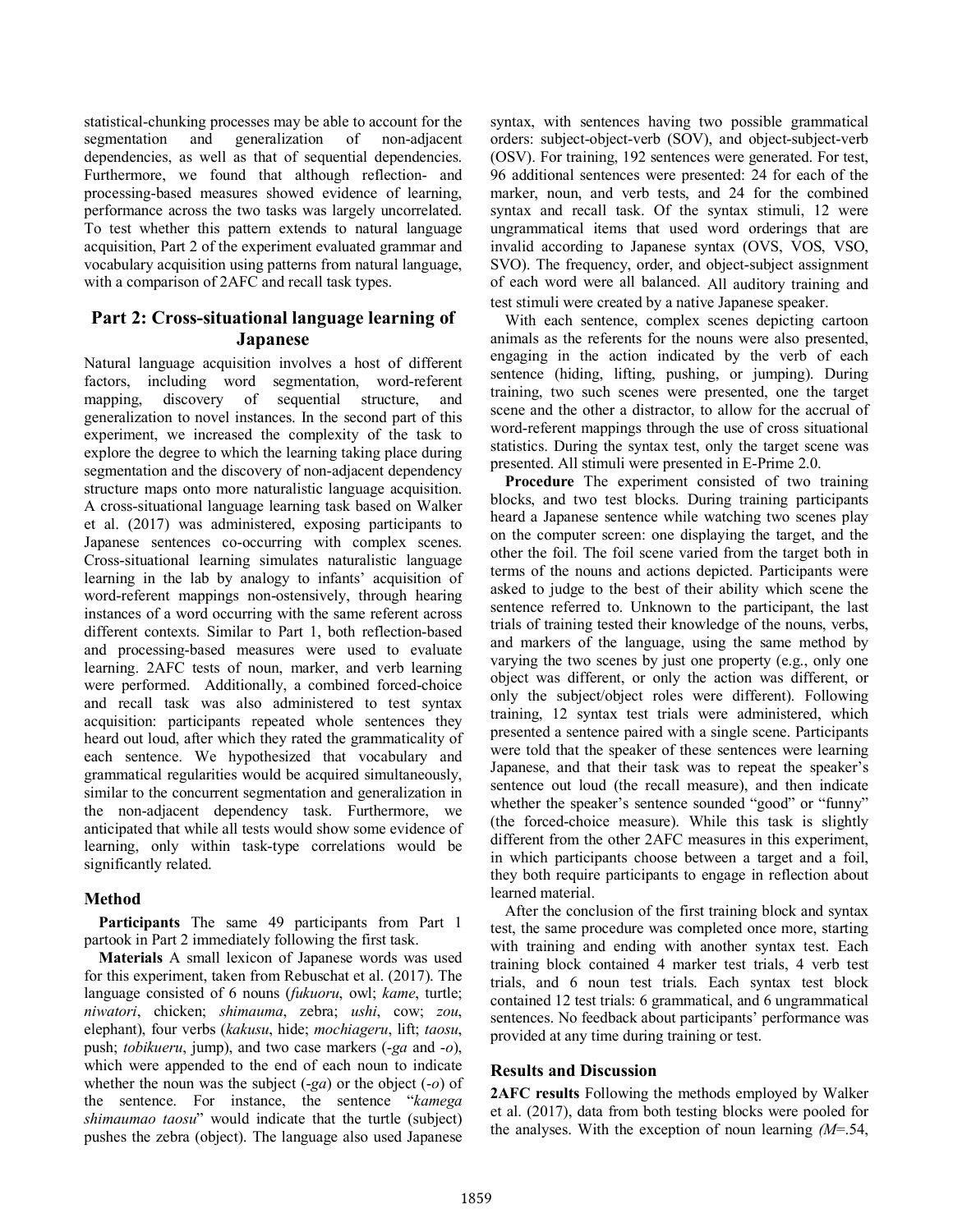*SD*=.20; *t*(48)=1.58, *p*=.12), scores on all 2AFC measures were significantly above chance (Marker test: *M*=.57, *SD*=.19; *t*(48)=2.80, *p*=.0075; Verb test: *M*=.60, *SD*=.14; *t*(48)=5.52, *p*=.0075; Syntax test: *M*=.61, *SD*=.14;  $t(48)=5.52$ ,  $p=.0075$ ). Thus, our results showed that vocabulary and grammatical acquisition of natural language structure can occur simultaneously. The lack of significant noun learning, while inconsistent with the findings of Walker et al. (2017), may be explained by the fact that the nouns in this task were longer (containing more syllables), which may have contributed to reduced learning. The only 2AFC tests that were significantly correlated with each other were performance on the syntax and verb test,  $r(47)=.39, p=.0065$ , which is consistent with the findings of Walker et al. (2017).

**Syntax recall results** Participants' verbal responses were transcribed by a coder blind to the study design, and were scored against the targets, with a point given for each syllable recalled in the correct serial position. Overall, no effect of grammaticality was found on recall performance, with participants recalling approximately equal numbers of syllables in the correct order for both the grammatical (*M*=73.08, *SD*=19.46) and ungrammatical items (*M*=72.14, *SD*=18.57; *t*(48)= .60, *p*=.55). However, unlike the artificial language stimuli, the natural language recall items vary in the total number of syllables, ranging from 8 to 14 syllables. A linear mixed effects model of the raw recall data revealed that while grammaticality and string length had no effect independently on recall performance, the interaction of grammaticality and string length was significant,  $t(1147)=2.78$ ,  $p=.0055$ , with length relating to significant detriments in recall scores for ungrammatical items, but not grammatical ones. This suggests that learning the statistical structure of the language stabilized recall of the grammatical items independent of length, whereas the ungrammatical items were more severely impacted by memory limitations.

**Correlations between 2AFC and recall** To investigate the connection between the reflection- and processing-based measures in the cross-situational learning task, correlations were run between all 2AFC measures in Part 2 of the experiment, and the recall difference scores. No significant correlations were found between any of the 2AFC measures and recall performance (all  $p$ >.14). These results may be taken as further evidence that reflection- and processingbased tests do not measure the same aspects of learning.

# **The relationship between artificial & natural language learning**

To determine the connection between non-adjacent dependency learning in an artificial context to vocabulary and grammar acquisition in a natural language context, correlations were calculated between the data from Parts 1 and 2 of the experiment. These analyses were first performed within task type, then between task types. We predicted that the 2AFC measures from Part 1 would only correlate with the 2AFC measures from Part 2, and that only the recall measures from Parts 1 and 2 would be correlated.

### **Parts 1 & 2: Reflection-based measures**

Correlations between all reflection-based (2AFC) measures were performed. However, only two 2AFC measures were correlated across the two parts of the experiment. First, participants' ability to segment words in the non-adjacent dependency task positively correlated with their ability to learn the nouns in the cross-situational learning task,  $r(47)=.35$ ,  $p=.0139$ . Second, generalization ability on the non-adjacent dependency 2AFC task negatively correlated with participants' ability to pick up on the markers on the cross-situational learning task, *r*(47)=-.28, *p*=.0496.

### **Parts 1 & 2: Processing-based measures**

Partial correlations between the SICR and cross-situational recall performance raw data, controlling for string length, item type (experimental versus random for SICR, or grammatical versus ungrammatical for the cross-situational items) and repeated measures revealed that SICR and crosssituational recall abilities significantly correlated with one another. SICR segmentation  $(r(615)=.20, p<.0001)$ demonstrated a stronger correlation to cross-situational recall than did SICR generalization (*r*(561)=.14, *p*<.0009).

### **Parts 1 & 2: Between measure-types**

Correlations between reflection- and processing-based tests from Parts 1 and 2 of the experiment were performed. The results revealed no significant correlations between task types from the two parts of the experiment (Table 1).

| Table 1: 2AFC and Recall Correlations |  |
|---------------------------------------|--|
|---------------------------------------|--|

|             | Marker | Noun | <b>Syntax</b> | Verb   | 2AFC  | 2AFC |
|-------------|--------|------|---------------|--------|-------|------|
|             | Test   | Test | Test          | Test   | Seg.  | Gen. |
| <b>SICR</b> |        |      |               |        |       |      |
| Seg.        | .02    | .02  | .12           | .13    | $31*$ | .26  |
| <b>SICR</b> |        |      |               |        |       |      |
| Gen.        | $-.09$ | .08  | $-.07$        | .15    | .12   | .16  |
| Cross-sit.  |        |      |               |        |       |      |
| recall      | $-.22$ | .18  | .09           | $-.02$ | .17   | .15  |

### **General Discussion**

Bridging artificial and natural language learning is an important endeavor in the cognitive sciences. A first step to stabilizing the link between in-lab observations and realworld behavior may come from strengthening the connection between the tasks used to test learning, and the computations employed during learning. Here, we argue for the role of statistically-based chunking as the computational link between learning and testing.

Short-term memory recall is a robust indicator of longterm learning (Jones & Macken, 2015; McCauley, Isbilen & Christiansen, 2017), with the accrual of statistical regularities over time aiding memory retention in the hereand-now. The use of such recall tasks as a measure of in-lab language learning is motivated by evidence supporting the notion that chunking may play a key role in statistical learning, and can account for language acquisition,